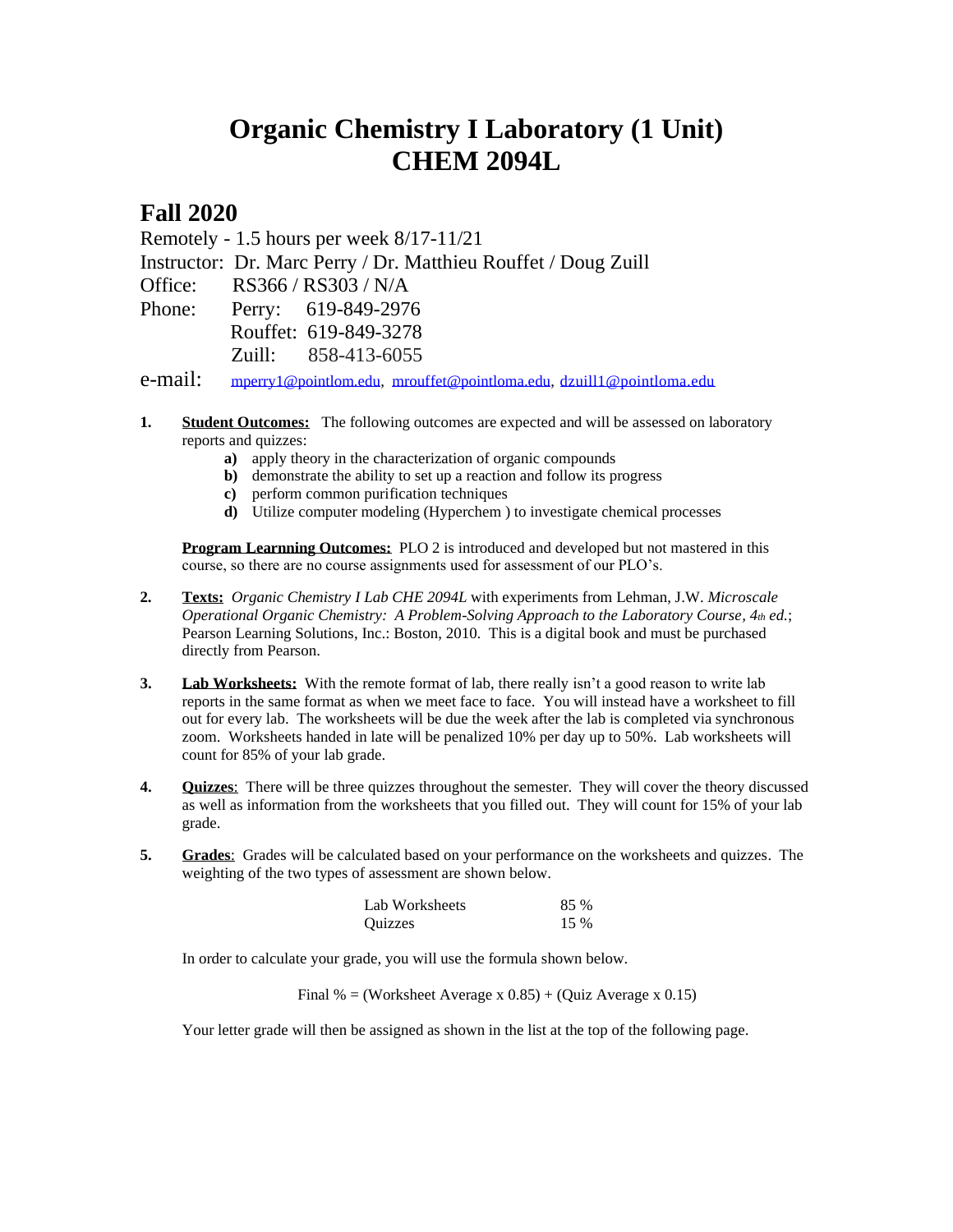| $92 - 100\%$ | A            |
|--------------|--------------|
| 90-92%       | Α.           |
| 88-90%       | $B_{+}$      |
| 82-88%       | B            |
| 80-82%       | В.           |
| 78-80%       | $C_{+}$      |
| 72-78%       | C            |
| 70-72%       | $\mathsf{C}$ |
| 68-70%       | $D_{+}$      |
| 62-68%       | D            |
| 60-62%       | D.           |
| $<$ 60%      | F            |

- **6.** Lab Attendance and Make-ups: You are required to meet synchronously with the section that you have been assigned. If you miss a synchronous session, you need to communicate with your instructor as soon as possible. If your absence is not excused, you will get a zero for the worksheet that week. If your absence is excused, you may seek approval to attend another synchronous session during the week, or complete the worksheet by viewing a recording of the synchronous session.
- **78. Office Hours:** We will make every effort to be available for office hours via zoom. Feel free to reach out via email if you would like to set up a zoom appointment outside these fixed times.

| <b>Office Hours</b> |                          |                     |  |  |
|---------------------|--------------------------|---------------------|--|--|
| Perry               | Rouffet                  | Zuill               |  |  |
| Monday: $3-4$ ,     | Available by Appointment | Wednesday: 7:30-9pm |  |  |
| Thursday: $11-12$   |                          |                     |  |  |

| Week of   | <b>Experiment</b>                          | <b>Skill(s)</b> Introduced                    |
|-----------|--------------------------------------------|-----------------------------------------------|
| $8 - 17$  | <b>Course Expectations</b>                 | <b>Course Navigation</b>                      |
| $8 - 24$  | SDS and Navigating Journals                | <b>Information Literacy</b>                   |
| $8 - 31$  | Effect of pH on a Food Preservative        | Vacuum Filtration                             |
| $9 - 7$   | Separating the Components of Panacetin     | Liquid/Liquid Separations (Separatory Funnel) |
| $9 - 14$  | Identifying a Constituent of Panacetin     | Recrystallization and Melting Point           |
| $9 - 21$  | Preparation of Synthetic Banana Oil        | Reflux                                        |
| $9 - 28$  | Preparation of Synthetic Banana Oil        | Simple Distillation/Gas Chromatography        |
| $10-5$    | Hyperchem I/Tutorial                       | <b>Computational Tool</b>                     |
| $10-12$   | Separation of Petroleum Hydrocarbons       | <b>Fractional Distillation</b>                |
| $10-19$   | Identification of a Petroleum Hydrocarbon  | Boiling Point and Refractive Index            |
| $10-26$   | Isolation & Identification of Major        | Steam Distillation and IR                     |
|           | Constituent of Clove Oil                   |                                               |
| $11-2$    | Thin-Layer Chromatography Analysis of      | Thin Layer Chromatography (TLC)               |
|           | Drug Components                            |                                               |
| $11-9$    | Structures and Properties of Stereoisomers | <b>Optical Rotation</b>                       |
| $11 - 16$ | Hyperchem II/ butanols                     | <b>Molecular Dynamics Simulations</b>         |

**8. Laboratory Schedule:** Below is a schedule of the experiments to be performed.

**9. Academic Accommodations:** While all students are expected to meet the minimum standards for completion of this course as established by the instructor, students with disabilities may require academic adjustments, modifications or auxiliary aids/services. At Point Loma Nazarene University (PLNU), these students are requested to register with the Disability Resource Center (DRC), located in the Bond Academic Center. [\(DRC@pointloma.edu](mailto:DRC@pointloma.edu) or 619-849-2486). The DRC's policies and procedures for assisting such students in the development of an appropriate academic adjustment plan (AP) allows PLNU to comply with Section 504 of the Rehabilitation